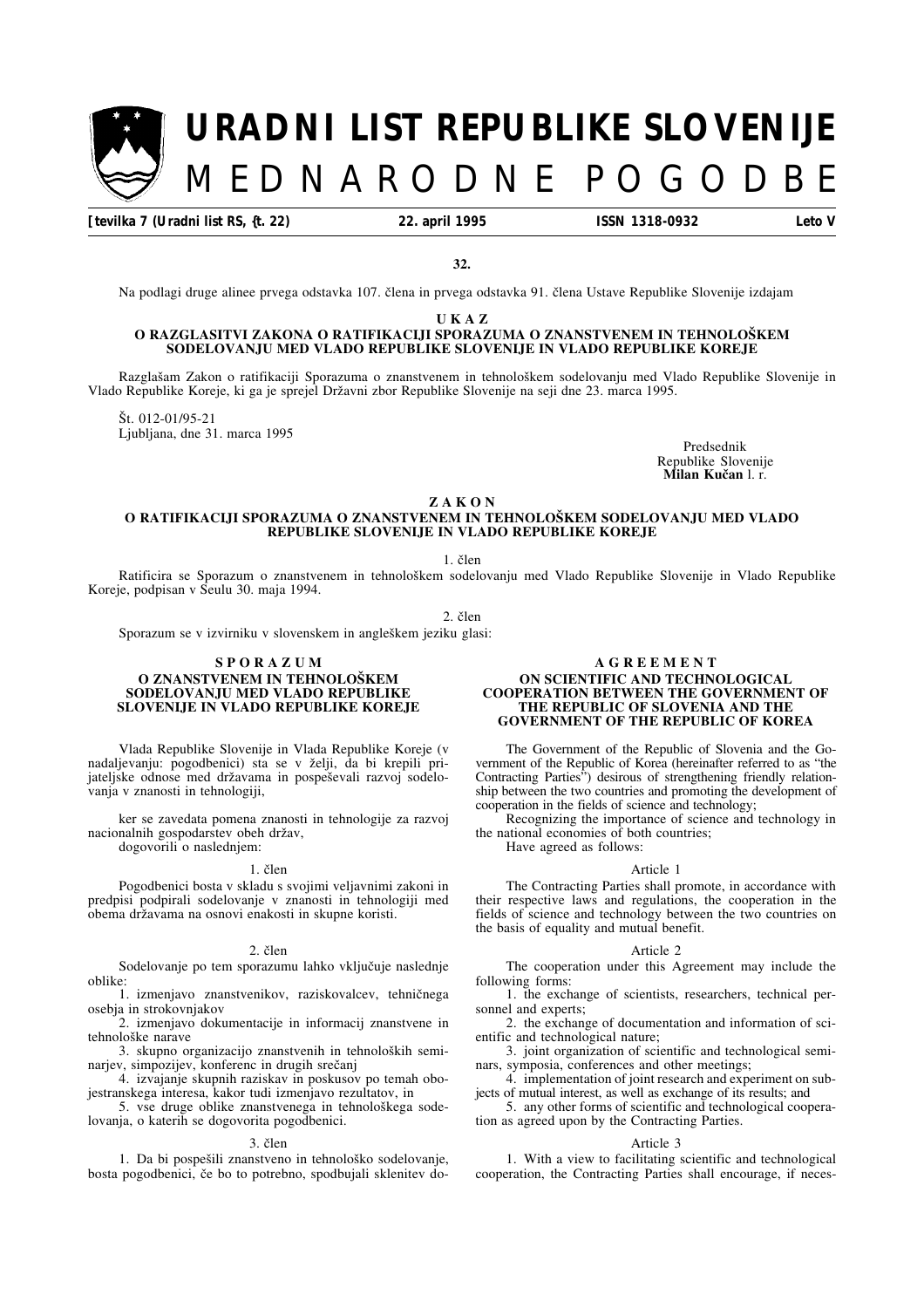datnih dvostranskih dogovorov za izvajanje dejavnosti sodelovanja med vladnimi agencijami, raziskovalnimi inštituti, univerzami in drugimi ustreznimi ustanovami po tem sporazumu. Taki dogovori se sklenejo v skladu z veljavnimi zakoni in predpisi obeh držav.

2. Dogovori iz 1. odstavka tega člena bodo vključevali termine, pogoje in postopke, ki naj bi veljali za posebne dejavnosti sodelovanja in druge pomembne zadeve.

## 4. člen

1. Da bi zagotovili optimalne pogoje za izvajanje tega sporazuma bosta pogodbenici ustanovili Skupni odbor za znanstveno in tehnološko sodelovanje, ki ga bodo sestavljali predstavniki, ki jih bosta imenovali obe vladi.

2. Naloge Skupnega odbora bodo:

(A) pregled razvoja dejavnosti sodelovanja po tem sporazumu

(B) določitev novih področij sodelovanja po tem sporazumu in

(C) obravnava drugih zadev, ki se tičejo tega sporazuma. 3. Skupni odbor se bo sestal po potrebi, izmenično v Republiki Sloveniji in Republiki Koreji v skupno dogovorjenem terminu.

### 5. člen

Sodelovanje po tem sporazumu poteka v skladu z zakoni in predpisi obeh držav.

## 6. člen

1. Obravnava intelektualne lastnine, ki izhaja iz dejavnosti sodelovanja po tem sporazumu, bo zagotovljena v dodatnih dogovorih, ki jih omenja 3. člen tega sporazuma.

2. Znanstvene in tehnološke informacije nelastninskega značaja, ki izhajajo iz dejavnosti sodelovanja po tem sporazumu, bodo na razpolago, če ne bo drugače določeno, tretji strani, v skladu z običajnimi postopki sodelujočih ustanov.

## 7. člen

Pogodbenici bosta krili stroške v zvezi z dejavnostmi sodelovanja po tem sporazumu po načelu enakosti in vzajemnosti v skladu z razpoložljivimi sredstvi.

### 8. člen

Ta sporazum ne bo vplival na veljavnost ali izvajanje obveznosti, ki izhajajo iz drugih mednarodnih pogodb ali sporazumov katere od pogodbenic.

#### 9. člen

1. Ta sporazum bo začel veljati z dnem, ko se pogodbenici medsebojno obvestita, da so izpolnjeni notranjepravni pogoji za njegovo uveljavitev.

2. Ta sporazum velja pet let in se njegova veljavnost podaljšuje zatem za nadaljnja petletna obdobja, če katera od pogodbenic šest mesecev pred iztekom pisno ne sporoči svoje namere o prenehanju sporazuma.

3. Ta sporazum se lahko spremeni s privolitvijo obeh strani. Kakršnakoli sprememba ali prekinitev tega sporazuma ne vpliva na pravice ali obveznosti, nastale v okviru tega sporazuma pred datumom uveljavitve take spremembe ali prekinitve.

Sestavljeno v Seulu dne 30. maja 1994 v dveh izvodih v slovenskem, korejskem in angleškem jeziku, pri čemer so vsa tri besedila enako verodostojna. Ob razlikah v razlagi velja angleško besedilo.

Za Vlado Za Vlado Republike Slovenije<br>Lojze Peterle l. r. **Harr Sung Yoo** l. r. sary, the conclusion of supplementing arrangements to carry out cooperative activities between their government agencies, research institutes, universities and other relevant institutions within the framework of this Agreement. Such arrangements shall be concluded in accordance with the laws and regulations in force of the two countries.

2. The arrangements mentioned in paragraph 1 of this Article shall include the terms, conditions and procedures to be followed of particular cooperative activities and other relevant matters.

#### Article 4

1. In order to ensure optimum conditions for the application of this Agreement, the Contracting Parties shall establish a Joint Committee on Scientific and Technological Cooperation which shall consist of representatives designated by the two Governments.

2. The tasks of the Joint Committee shall be:

mutually agreed dates.

(A) review of the progress in cooperative activities under this Agreement;

 $(\mathbf{\bar{B}})$  definition of new areas of cooperation under this Agreement; and

(C) discussion of other matters related to this Agreement. 3. The Joint Committee shall meet, if necessary, alternately in the Republic of Slovenia and the Republic of Korea on

## Article 5

The cooperation under this Agreement shall be subject to the applicable laws and regulations in force respectively in the two countries.

## Article 6

1. The treatment of intellectual property arising from the cooperative activities under this Agreement shall be provided for in the supplementary arrangements mentioned in Article 3 of this Agreement.

2. Scientific and technological information of a non-proprietary nature derived from the cooperative activities shall be made available, unless otherwise agreed, to the third party in accordance with the customary procedures of the participating agencies.

#### Article 7

The Contracting Parties shall bear the expenses incurred in connection with the cooperative activities under this Agreement on the basis of the principle of equality and reciprocity and in accordance with the availability of assets.

#### Article 8

This Agreement shall not affect the validity or execution of any obligation arising from other international treaties or agreements concluded by either Contracting Party.

# Article 9

1. This Agreement shall enter into force after the Contracting Parties have exchanged notes on completion of the requirements of their internal procedure for its entry into force.

2. This Agreement shall remain in force for a period of five years and continue in force thereafter for successive periods of five years unless either Contracting Party notifies six months in advance its intention to terminate this Agreement.

3. This Agreement may be revised by mutual consent. Any revision or termination of this Agreement shall be effected without prejudice to any right or obligation accruing or incurred under this Agreement prior to the effective date of such revision or termination.

Done at Seoul on May 30, 1994 in duplicate in the Slovene, Korean and English languages, all texts being equally authentic. In case of any divergence of interpretation, the English text shall prevail.

For the Government of For the Government of<br>the Republic of Slovenia the Republic of Korea the Republic of Slovenia<br>Loize Peterle, (s)

**Harr Sung Yoo,**  $(s)$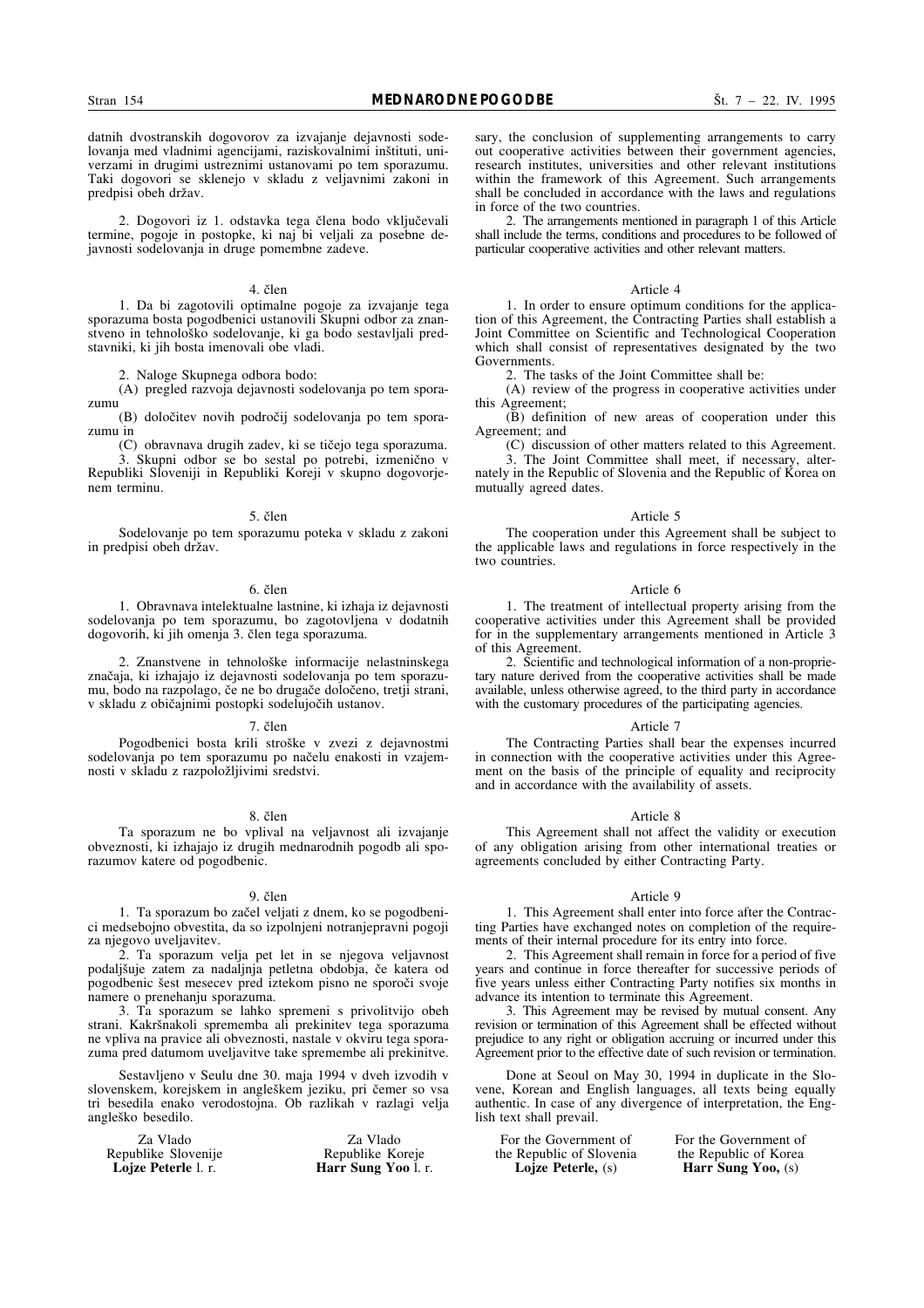3. člen

Za izvajanje sporazuma skrbi ministrstvo, pristojno za znanost in tehnologijo.

4. člen

Ta zakon začne veljati naslednji dan po objavi v Uradnem listu Republike Slovenije – Mednarodne pogodbe.

 $\text{St.}$  630-02/95-4/1

Ljubljana, dne 23. marca 1995

Predsednik Državnega zbora Republike Slovenije **Jožef Školč** l. r.

**33.**

Na podlagi tretjega odstavka 63. člena Zakona o zunanjih zadevah (Uradni list RS, št. 1/91-I) izdaja Vlada Republike Slovenije

**U R E D B O**

# **O RATIFIKACLII PROTOKOLA O PRISTOPU KNEŽEVINE MONAKO H KONVENCIJI O VARSTVU ALP (ALPSKI KONVENCIJI)**

1. člen

Ratificira se protokol o pristopu Kne'evine Monako h Konvenciji o varstvu Alp (Alpski konvenciji), sestavljen v Chambéryju 20. decembra 1994.

2. člen

Protokol se v izvirniku v slovenskem in francoskem jeziku glasi:

## **P R O T O K O L O PRISTOPU KNEŽEVINE MONAKO H KONVENCIJI O VARSTVU ALP**

Republika Avstrija, Republika Francija, Republika Italija, Kneževina Liechtenstein, Zvezna republika Nemčija, Republika Slovenija, Švicarska konfederacija, Evropska skupnost, podpisnice Konvencije o varstvu Alp (Alpska konvencija) z ene strani,

in Kneževina Monako z druge strani

so se glede na to, da je Kneževina Monako zaprosila, da postane pogodbenica Alpske konvencije,

v želji, da skrbijo za varstvo Alp na celotnem alpskem loku,

sporazumele o teh določbah:

# 1. člen

Kneževina Monako postane pogodbenica Konvencije o varstvu Alp, kot je spremenjena s tem protokolom o pristopu.

## 2. člen

V preambuli se doda "Kneževina Monako".

## 3. člen

Priloga, ki opisuje in predstavlja območje Alp, za katero se uporablja Alpska konvencija, se spremeni, kot sledi:

a) seznam administrativnih enot alpskega prostora se dopolni, kot sledi:

– Kne'evina Monako

b) zemljevid v prilogi Alpske konvencije se nadomesti z zemljevidom, ki je dodan temu protokolu o pristopu.

## 4. člen

1. Soglasje o zavezanosti k temu protokolu o pristopu se lahko izrazi:

– s podpisom brez ratifikacije, sprejetja ali odobritve. Država, ki uporabi to možnost, ob podpisu obvesti depozitarja, da njen podpis velja kot soglasje o zavezanosti k temu protokolu o pristopu.

## **P R O T O C O L E D'ADHÉSION DE LA PRINCIPAUTÉ DE MONACO À LA CONVENTION SUR LA PROTECTION DES ALPES**

La République fédérale d'Allemagne, La République d'Autriche, La République française, La République italienne, La Principauté de Liechtenstein, La République de Slovénie, La Confédération suisse, La Communauté européenne, signataires de la convention sur la protection des Alpes (convention alpine), d'une part,

et la Principauté de Monaco, d'autre part,

Considérant que la Principauté de Monaco a demandé à devenir partie à la convention alpine,

Désireuses de veiller à la protection des Alpes sur la totalité de l'arc alpin,

Sont convenues des dispositions suivantes:

# Article 1

La Principauté de Monaco devient partie contractante à la convention sur la protection des Alpes, telle que modifiée par le présent protocole d'adhésion.

## Article 2

Au préambule, est ajouté "La Principauté Monaco".

#### Article 3

L'annexe décrivant et représentant la région des Alpes qui constitue le champ d'application de la convention alpine est modifiée comme suit:

a) la liste des unités administratives de l'espace alpin est complétée comme suit:

– Principauté de Monaco.

b) la carte figurant à l'annexe de la convention alpine est remplacée par la carte annexée au présent protocole d'adhésion.

## Article 4

(1). Le consentement à être lié par le présent protocole d'adhésion peut être exprimé par:

– signature non soumise à ratification, acceptation ou approbation. L'Etat qui fait usage de cette possibilité notifie au dépositaire, au moment de la signature, que sa signature vaut consentement à être lié par le présent protocole d'adhésion.